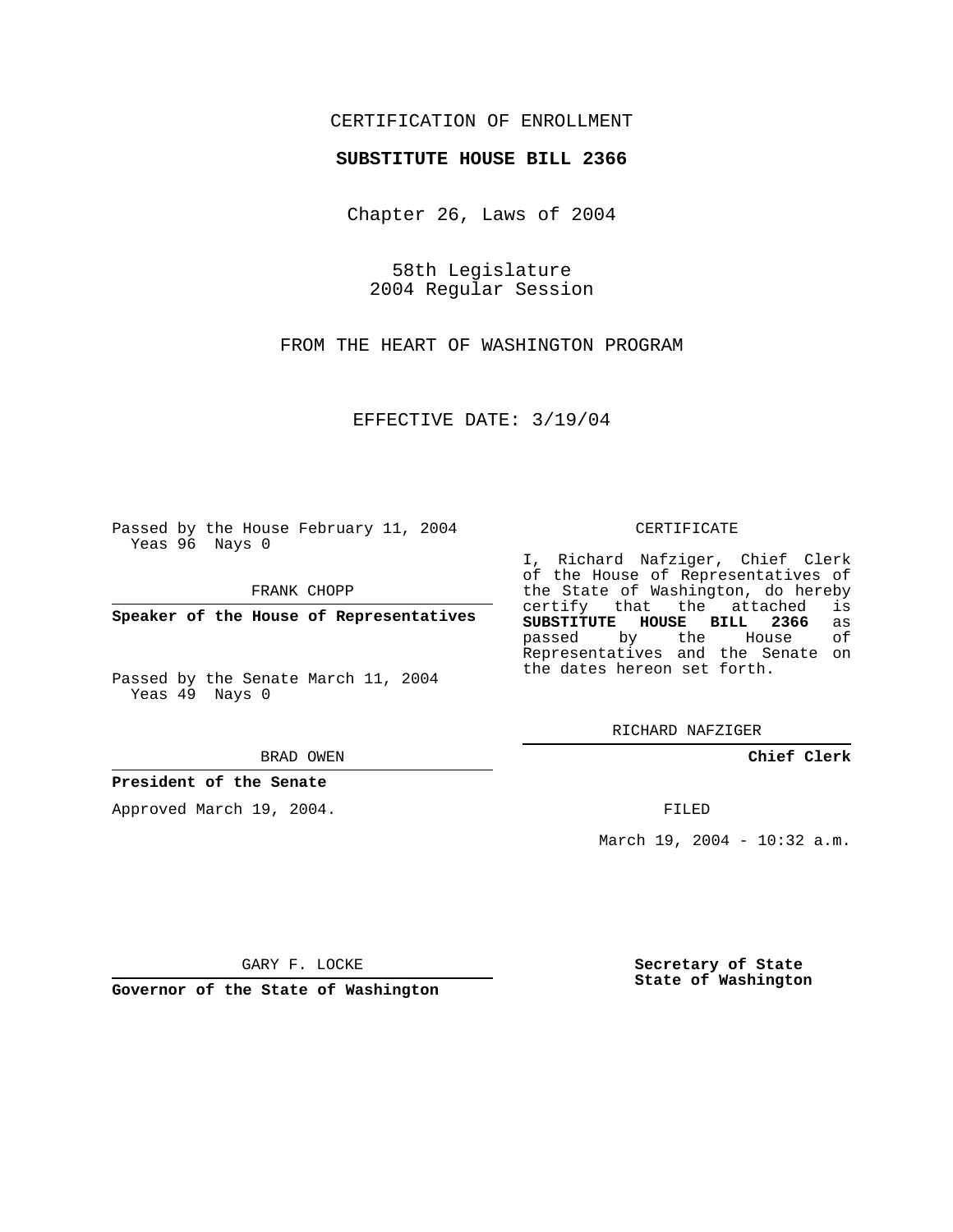# **SUBSTITUTE HOUSE BILL 2366** \_\_\_\_\_\_\_\_\_\_\_\_\_\_\_\_\_\_\_\_\_\_\_\_\_\_\_\_\_\_\_\_\_\_\_\_\_\_\_\_\_\_\_\_\_

\_\_\_\_\_\_\_\_\_\_\_\_\_\_\_\_\_\_\_\_\_\_\_\_\_\_\_\_\_\_\_\_\_\_\_\_\_\_\_\_\_\_\_\_\_

Passed Legislature - 2004 Regular Session

# **State of Washington 58th Legislature 2004 Regular Session**

**By** House Committee on Agriculture & Natural Resources (originally sponsored by Representatives Linville, Schoesler, Campbell, McDonald, Delvin, Conway, Sullivan, Hankins, Moeller, McDermott, Kenney, Morrell and Hudgins; by request of Department of Agriculture)

READ FIRST TIME 01/29/04.

 AN ACT Relating to the from the heart of Washington program; adding a new chapter to Title 15 RCW; and declaring an emergency.

BE IT ENACTED BY THE LEGISLATURE OF THE STATE OF WASHINGTON:

 NEW SECTION. **Sec. 1.** The legislature finds that the support of Washington's agriculture industry and its family farms by the citizens of the state of Washington is beneficial to the economy of the state. The legislature also finds that Washington farmers produce a variety of wholesome, quality products and are good stewards of the land.

 The legislature also finds that the from the heart of Washington program, developed by the Washington state department of agriculture with one-time federal grant moneys, is a valuable tool to convey important messages about Washington agriculture and to encourage Washington citizens to buy Washington-grown and Washington-processed food and agricultural products. With the exhaustion of the one-time federal grant funding, the legislature finds that the program would benefit from a new governance structure that will allow the necessary operational flexibility to enable the program to expand and to encourage private investment in the program, and that the continuance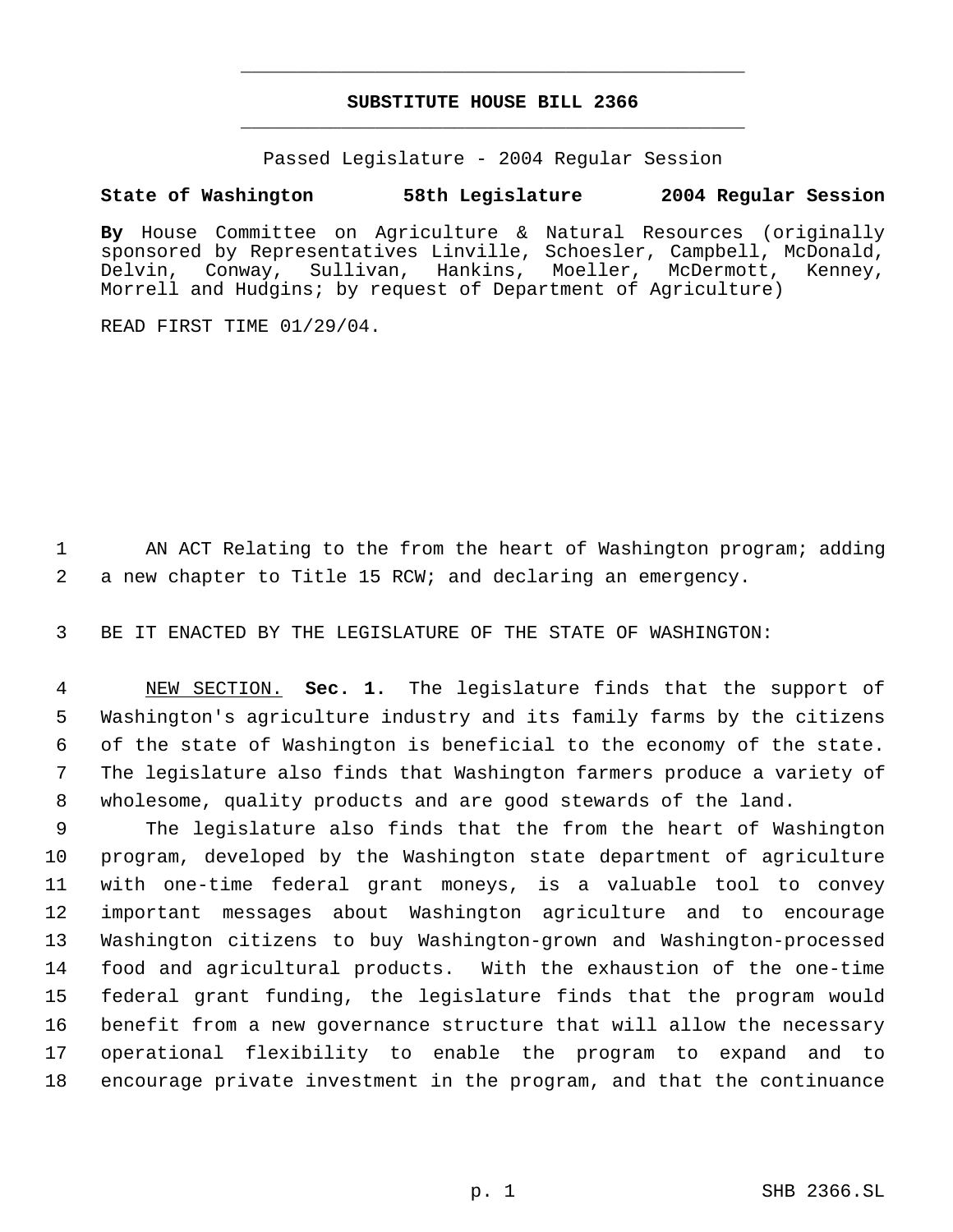of the program as a private, nonprofit corporation is the best method to achieve these goals.

 The legislature further finds that the continuation of the from the heart of Washington program will provide both direct and indirect economic benefits to the people of the state of Washington.

 NEW SECTION. **Sec. 2.** The definitions in this section apply throughout this chapter unless the context clearly requires otherwise. (1) "From the heart of Washington" or "program" means that program created by the department to encourage Washington citizens to purchase Washington food and agricultural products and to promote the value of agriculture and family farms to Washington state.

 (2) "Successor organization" means a private, nonprofit corporation created specifically to assume responsibility for carrying out the from the heart of Washington program that is now part of the department. The private, nonprofit corporation must qualify as a tax-exempt, nonprofit corporation under section 501(c) of the federal internal revenue code; the majority of members on its board of directors must be from Washington commodity commissions, nonprofit associations organized for the promotion of Washington agricultural products, and other agricultural industry groups; and the corporation must carry forward with the work of the current program.

 (3) "Department" means the Washington state department of agriculture.

 (4) "Director" means the director of the Washington state department of agriculture.

 (5) "Fiscal agent" means the Washington state fruit commission, as a contractor of the department.

 NEW SECTION. **Sec. 3.** (1) The department may cooperate with other agencies, boards, commissions, and associations in the state of Washington to establish a private, nonprofit corporation for the purpose of carrying out the program. The nonprofit corporation must be organized under chapter 24.03 RCW and has the powers granted under that chapter. However, this chapter does not prohibit the department or other agencies, boards, commissions, and associations from separately continuing to promote Washington products under their existing authorities.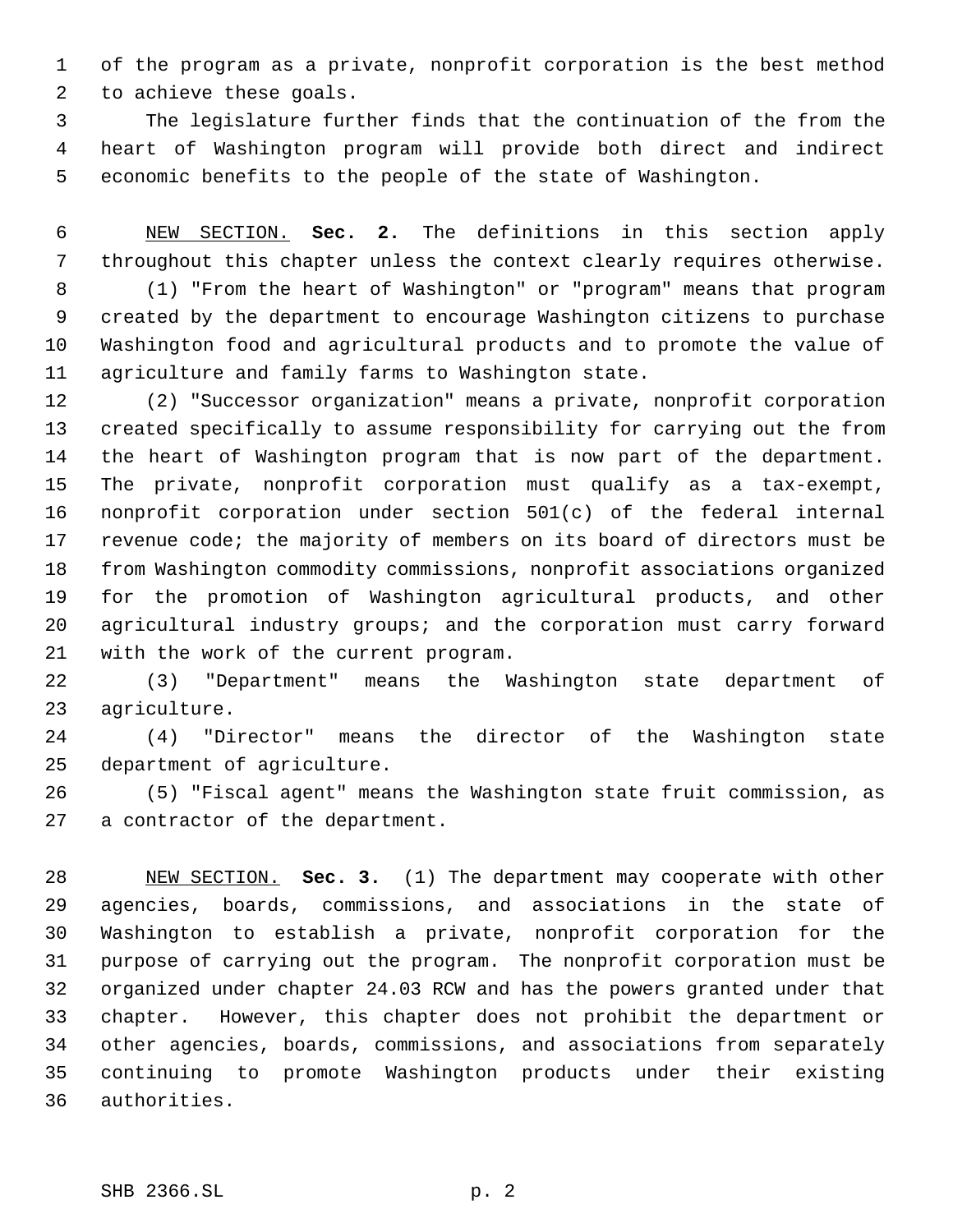(2) The department may contract with the successor organization to carry out the program. The contract must require the successor organization to aggressively seek to fund its continued operation from nonstate funding sources.

 (3) The successor organization must report to the department each January 1st on the amounts it has secured from both nonstate and state funding sources, its operations, and its programs.

 (4) Debts and other liabilities of the successor organization are successor organization debts and liabilities only and may be satisfied only from the resources of the successor organization. The state of Washington is not liable for the debts or liabilities of the successor organization.

 NEW SECTION. **Sec. 4.** In order to accomplish the establishment of a successor organization, the department and its fiscal agent may take all necessary and proper steps, including:

 (1) Transferring any equipment, software, data base, other assets except the logo of the program, or contracts for services to the successor organization under appropriate terms and conditions, including reasonable compensation deemed appropriate by the department. The department shall retain the right to repossess any property transferred to the successor organization in the event that the successor organization dissolves, becomes bankrupt, insolvent, or is otherwise unable to carry out the program, or if the successor organization fails to comply with any contract with the department. In the event that the department exercises its right to repossess under this section, any property returned to the department becomes the property of the state and is administered by the department;

 (2) Unless otherwise provided by agreement, assigning any contracts and other duties and responsibilities to the successor organization related to the program; and

 (3) Providing necessary support services to the successor organization under contract for up to a two-year period after the effective date of a contract between a successor organization and the department for the delivery of program services. The successor organization shall provide full reimbursement for all costs of services contracted for under this subsection.